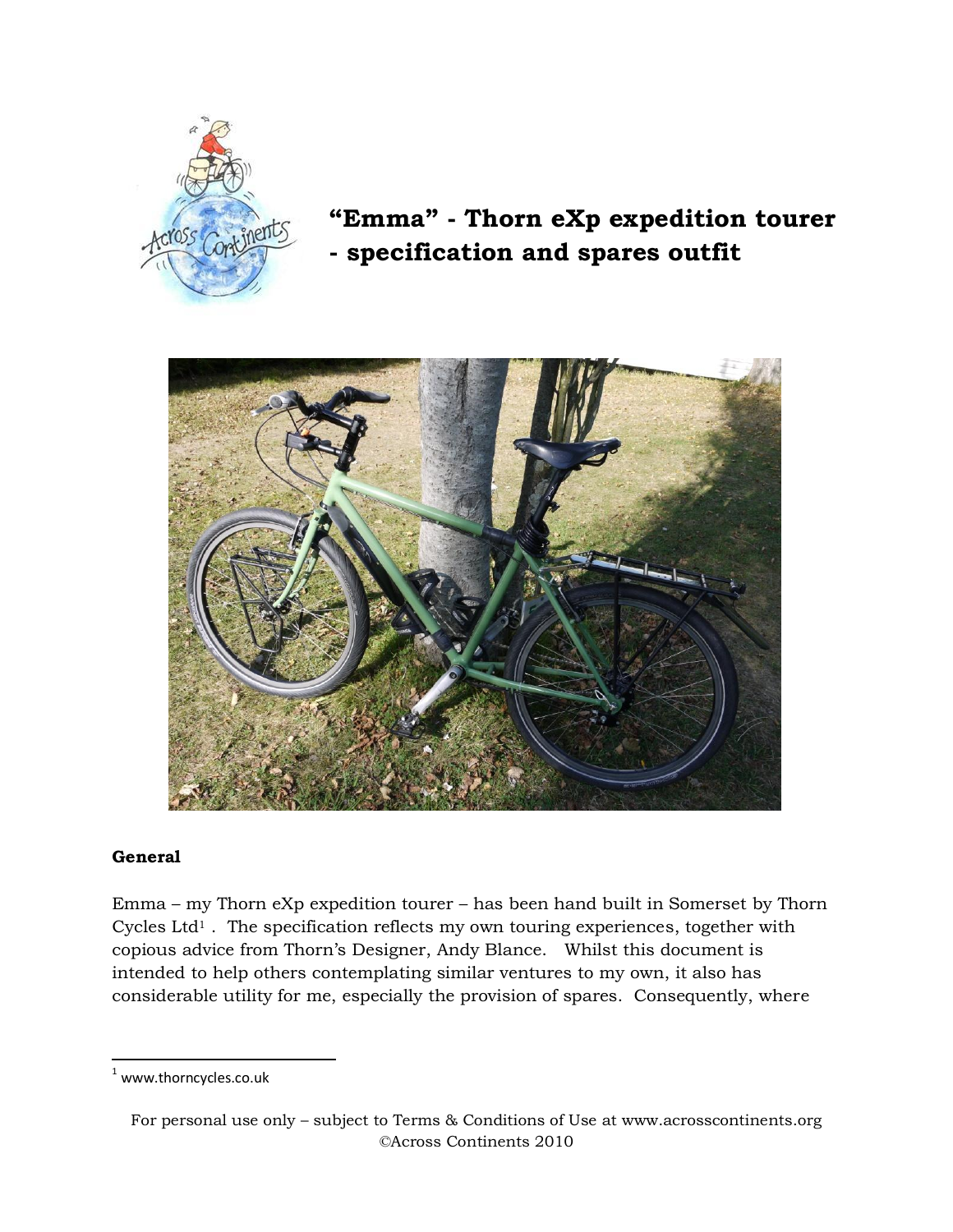applicable, St John Street Cycles<sup>2</sup> stock numbers are shown in square brackets. The specification is sub-divided into a number of sections, with details of any associated spare components shown indented.

## **Frame**

Thorn eXp custom build –steel<sup>3</sup> frame handmade from Reynolds 531 tubing – light green<sup>4</sup> - with S&S Machine Bicycle Torque Couplings<sup>5</sup> (BTCs)

S&S Machine Bicycle Torque Coupling retaining rings<sup>6</sup> x 2

Inner tube sections – approximately  $10 \text{cm} x 4$  – spare covers for couplings

# **Bottom bracket7, cranks and pedals**

Shimano Alivio M411 square taper cranks [14552L170] with Thorn 104mm 4 arm reversible single – black - chain-ring 7075T6/**40**T [11054S40] (bold figures denotes number of teeth), BCD 104mm

Shimano UN54 sealed cartridge bottom bracket 73mm shell, English thread (34.8mm / 1.37" diameter) 24 tpi, 113mm axle length [12987L113]

Shimano UN54 plastic adaptor<sup>8</sup> (in addition to that supplied with cartridge)

Shimano XTR PD-M970 SPD pedals [13177] with Winwood Decksters clip-in pedal adaptors<sup>9</sup> [18234]



- <sup>5</sup> Enables frame to be split into two. Couplings protected from water ingress using sections of old inner tube
- $<sup>6</sup>$  Supplied by manufacturer</sup>
- $^7$  Consideration was given to replacing conventional 8 mm crank bolts with 6 mm TA self-extracting M8 ones [13251] but decided against this as crank extractor tool weight saving not deemed sufficient to compensate for perceived lower reliability of self-extracting bolts
- $8$  Wrapped in bubble wrap to minimise risk of damage

For personal use only – subject to Terms & Conditions of Use at www.acrosscontinents.org ©Across Continents 2010

 $\overline{\phantom{a}}$ <sup>2</sup> Sole provider of the Thorn range of cycles

 $3$  Although do not envisage this being necessary, given quality of tubing used, steel chosen because the frame can be easily welded if it gets damaged

 $^4$  Chosen to enable cycle to look inconspicuous and / or blend into background when wild camping

<sup>&</sup>lt;sup>9</sup> Allows bike to be ridden without SPD cleats e.g. in event of failure, or wearing of non-SPD sandals. Also provides a spare cleat as one attached to adaptor plate to fit it to the pedal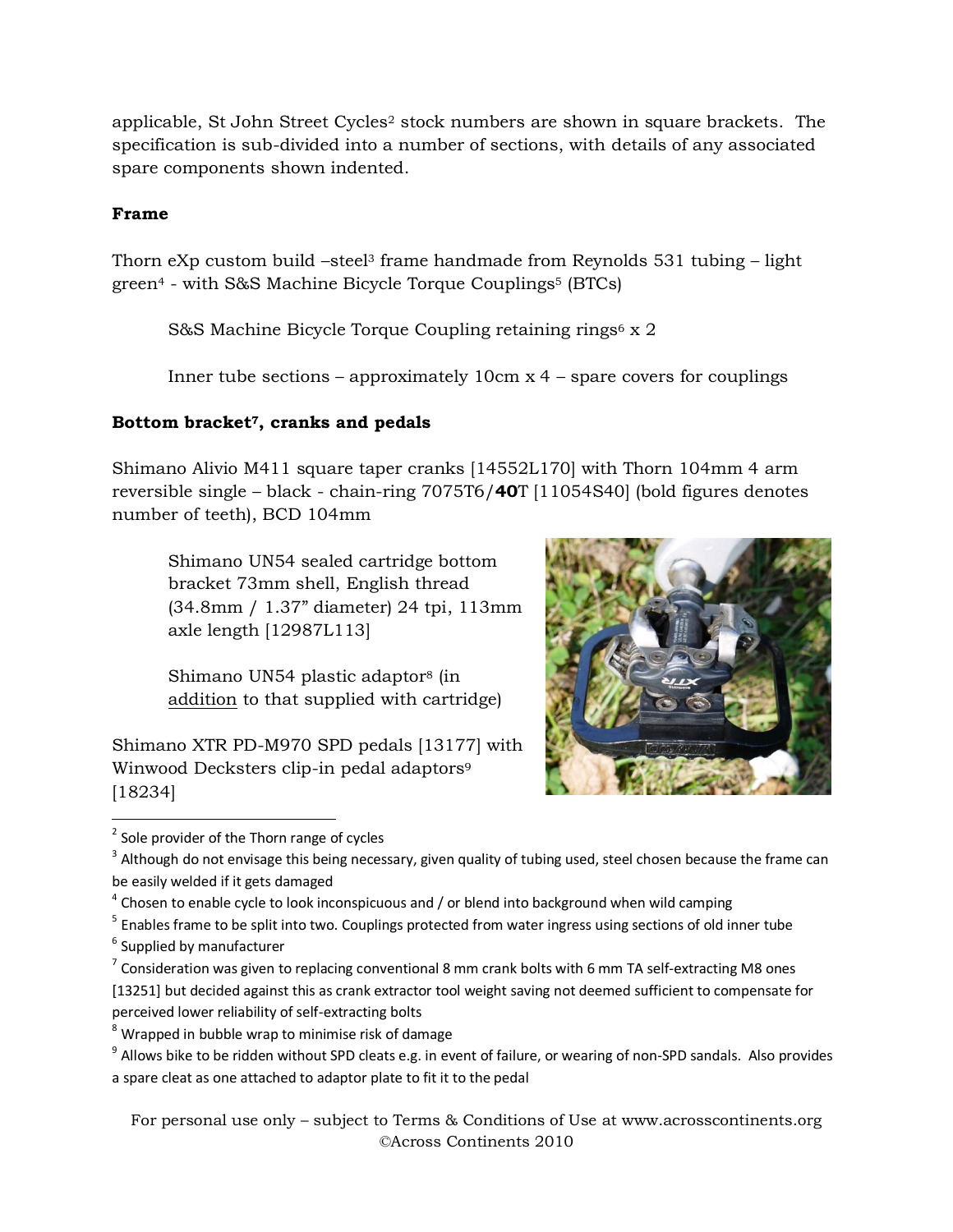## **Drive**

Rohloff SPEEDHUB 500/14 CC 14 speed gear hub – 32 hole – black – with external gear mechanism10, with Rohloff tandem aftermarket to OEM plate converter for QR hub 8234T, and 17T<sup>11</sup> Rohloff SPEEDHUB 500/14 hub steel gear sprocket [10342S17]. Together with the chain-ring selected, and 26" wheels, distance travelled per crank revolution ranges from 1.35 – 7.10 metres (or 53.1- 279.5 gear inches).



Stainless steel 1.1mm gear wire x 2 for use between handlebar shifter and external cable box [18367]

17T Rohloff SPEEDHUB 500/14 hub steel gear sprocket [10342S17]

Rohloff two-stage oil change  $kit^{12}$  – cleaning oil and replacement Speedhub oil Art No 8411 [10341] – oil filler tube with threaded connector and 50 ml syringe also carried, obtained as part of the full oil change kit [12171]

Rohloff screw-in drainplug for Speedhub 500/14 Art No 8205 [10490]

Rohloff S-L-T-99 8 speed road drive chain<sup>13</sup>

Spare S-L-T-99 8 speed road chain links

 $\overline{\phantom{a}}$ 

 $^{10}$  External gear arrangement chosen as this considered to be more robust than the conventional arrangement for connecting the gear cables to the hub

 $11$  Provides lowest possible gear ratios

 $12$  For some sections such as China, 2 oil change kits carried

 $13$  Alternative fitted is SRAM 3/32 inch PC890 for chain double or triple chainsets 114 links 7/8 speed HG compatible – silver – includes Power Link for ease of removal for cleaning / inspection. Carried in plastic box SRAM chain supplied in [15325]

For personal use only – subject to Terms & Conditions of Use at www.acrosscontinents.org ©Across Continents 2010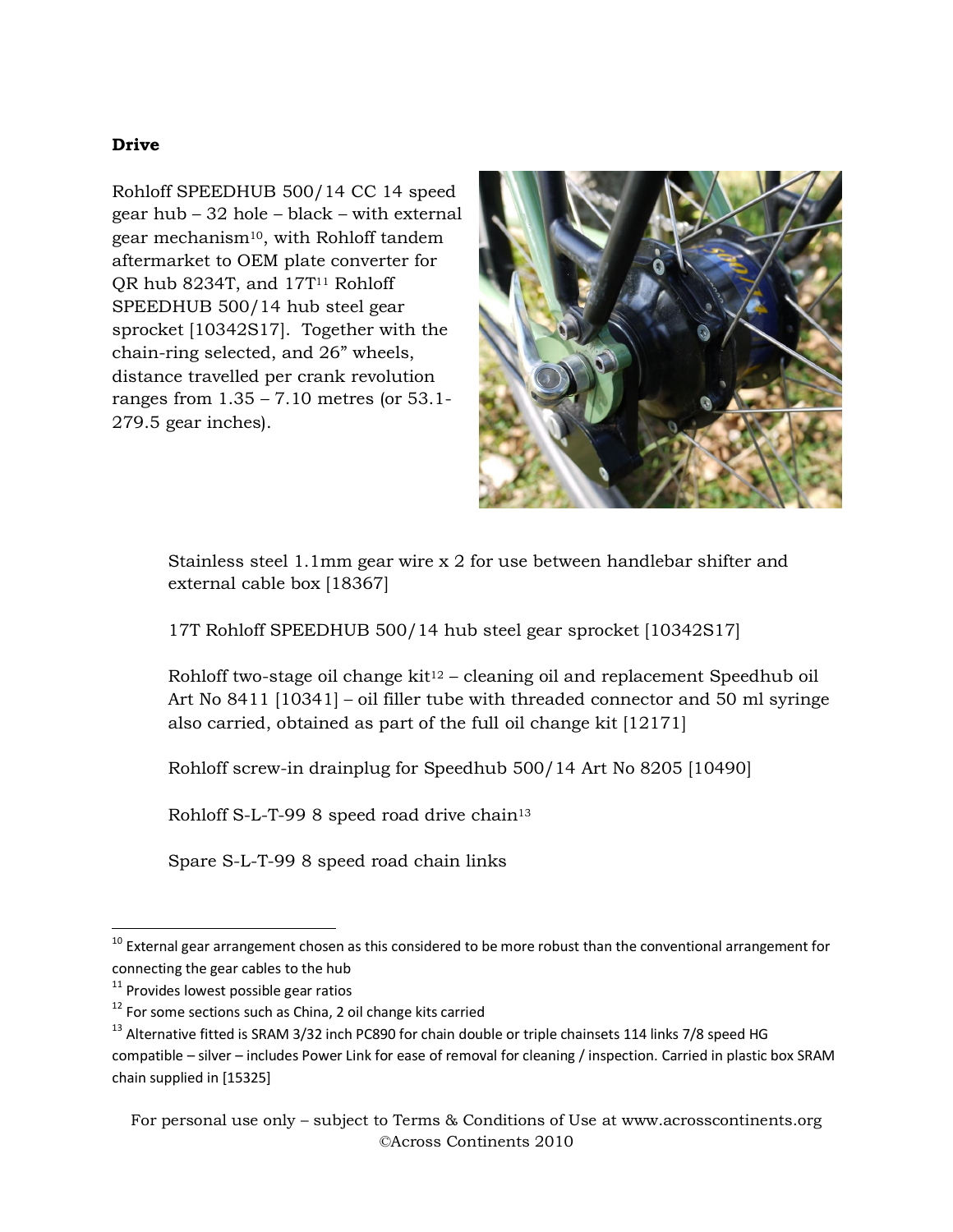## **Brakes**

Shimano XTR M970 V brake, with XTR BL-M970 levers

> Swissstop Blue Brake Pads for LX / XT / XTR Brakes - use with Ceramic & Rigida CCS Rims [13032]

Shimano barrel nipple brake inner cable wire x 2 [3570]



### **Wheels and tyres**

 $\overline{\phantom{a}}$ 

Rigida Andra 30 tungsten carbide 26" ATB (559) black alloy rims

Front – 32 hole (regular drilled) [12859] with 260mm spokes and 14mm brass nipples Rear – 32 hole (drilled for Rohloff hub<sup>14</sup>) [13269] with  $238$ mm<sup>15</sup> spokes and 14mm brass nipples

6 x 260mm and 6 x 238mm spokes carried, together with 12 x Sapim 14mm plated brass nipples (2mm gauge) [17410L14]; spokes carried longitudinally in base of rear pannier to minimise risk of bending / distortion

Phil Wood & Co large slotted flange front hub – black 32 hole

Spare cartridge bearings carried – Phil Wood & Co PWXR8<sup>16</sup> (Generic ID: R8) x 2

Schwalbe Marathon Extreme<sup>17</sup> HS402 high density guard folding tyre with reflective sidewalls - 2.0-5.0 bar –  $26$ " x 2.25" (559-57) x 2

For personal use only – subject to Terms & Conditions of Use at www.acrosscontinents.org ©Across Continents 2010

 $^{14}$  Rim holes angled so as to avoid undue stress on relatively short spokes (for a 26" wheel) utilised with a wide hub <sup>15</sup> 239mm acceptable alternative

<sup>&</sup>lt;sup>16</sup> Sourced directly from Phil Wood & Co [\(www.philwood.com\)](http://www.philwood.com/) in USA or vi[a www.bricklanebikes.co.uk](http://www.bricklanebikes.co.uk/) in UK. May be possible to source locally using generic cartridge bearing ID R8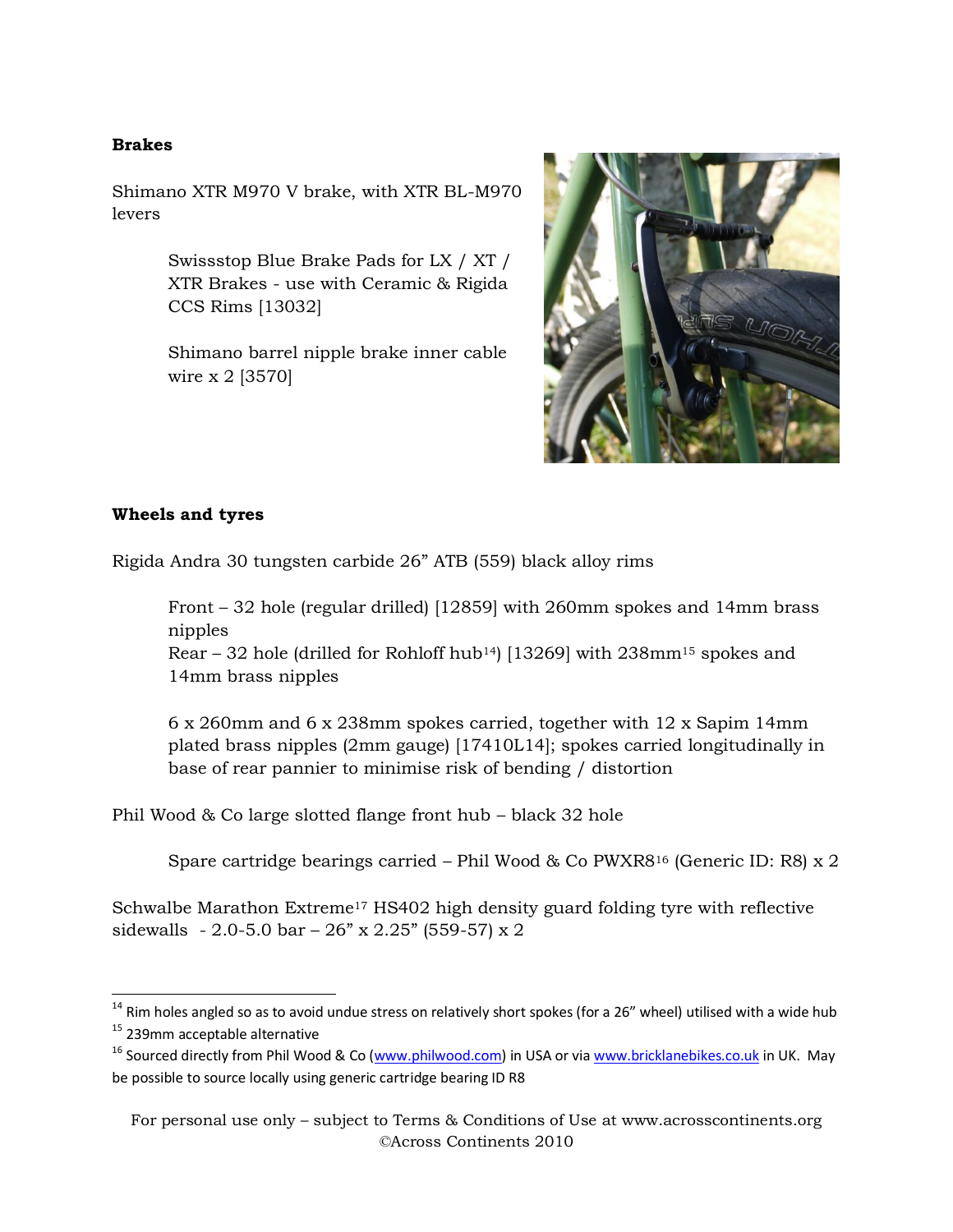Schwalbe Marathon Extreme tyres  $x$  2 – carried folded inside a rear pannier, wrapped in heavy duty plastic and taped securely [19498]

Schwalbe SV13 normal length Presta valve butyl inner tube 26" x 1.5-2.5" (559 x 40- 62) (Two fitted, 5 spares carried including one for immediate roadside use in the handlebar bag, plus spare Presta valve covers) [3828]

Schwalbe high pressure rim tape (max 7 bar / 100 psi) size 20-559

# **Handlebars**

Thorn Mk 2 comfort bar- satin black alloy [12228], Ergon GP1-L anatomic grips –  $large - black$  [11704]

Thorn Accessory Bar ('T' shaped) with 105mm extension [11040] – for bar bag



# **Headset**

 $\overline{\phantom{a}}$ 

Threadless – with  $1 \frac{1}{8}$  cartridge bearings

Headset cartridge bearings  $x 2$  – TH Industries 1  $^{1/8}$ " ACB 36<sup>o</sup>  $x 36$ <sup>o</sup> 872#

# **Seatpost and saddle**

Brooks B17 Standard leather saddle – black with black steel rails [765S]

Post Moderne shim<sup>18</sup> to fit 27.2mm seat post to a 29.8mm frame tube [2975S298]

For personal use only – subject to Terms & Conditions of Use at www.acrosscontinents.org ©Across Continents 2010

<sup>&</sup>lt;sup>17</sup> For European stage Marathon Supreme HS382 folding tyre with reflective sidewalls 26" x 2.00" (559-50) fitted [13915]. Marathon Extremes are expected to have a typical life of about 10,000 km, somewhat less than the now discontinued Marathon XR at about 15,000 km

<sup>&</sup>lt;sup>18</sup> 29.8mm not a common size, whereas 27.2mm is. However, shim used because frame is steel and most seat pins are alloy, which can sometimes seize when in contact with steel, hence the shim to prevent this.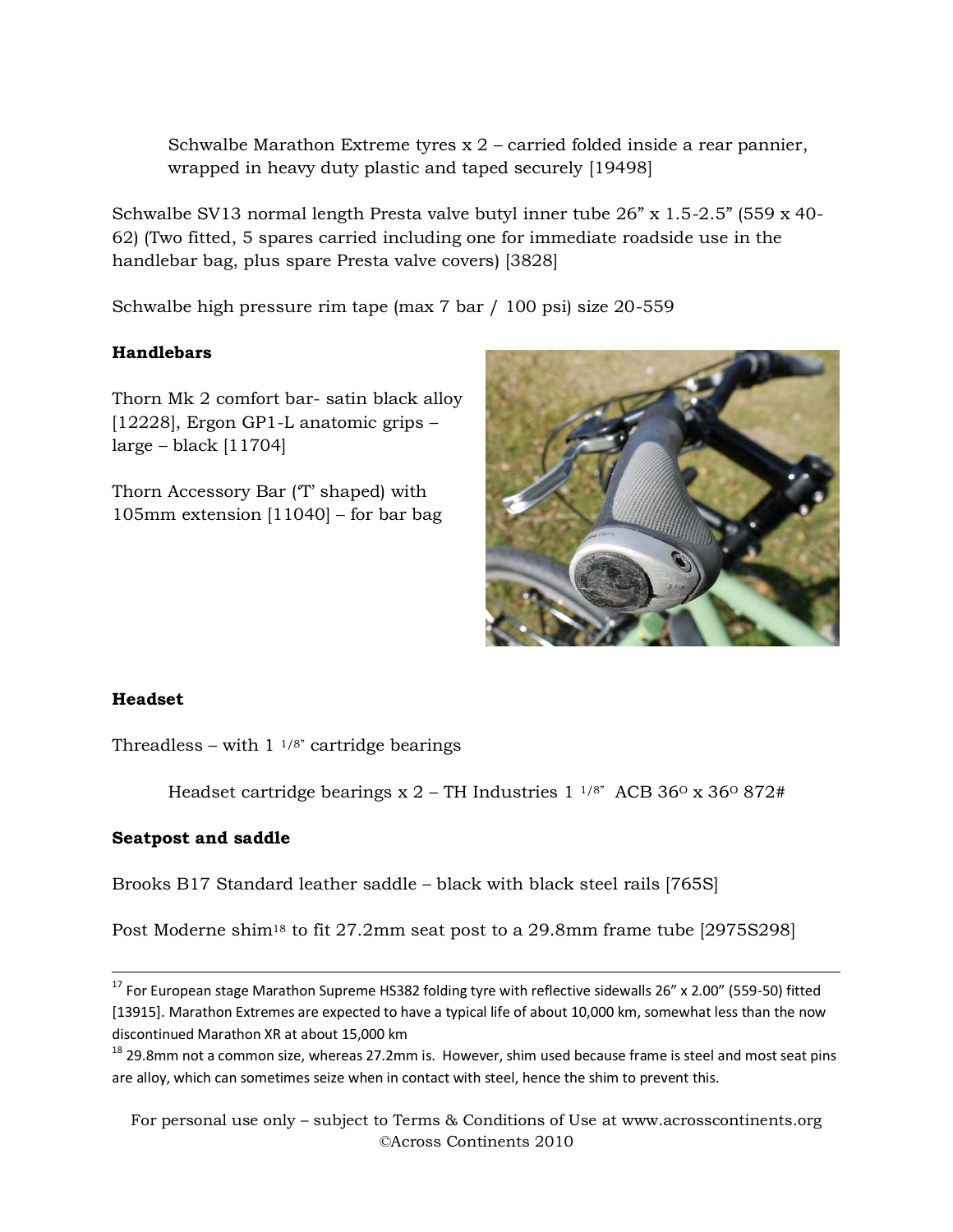Shimano PRO PLT 2014 black alloy seat pin - 2 bolt<sup>19</sup> 27.2mm diameter seat post [14254]

# **Pannier frames and bottle holders**

Thorn Expedition steel rear cycle pannier rack – black powder coat [11694]

Thorn Mk V Cro Mo Steel Low Loader in black powder coat [11576]

Profile Design Kage [10985] x 3



## **Lights**

- Front Cateye OptiCube<sup>20</sup>
- Rear Cateye TL-LD600 LED<sup>21</sup> [1956]

# **Mudguards**

Front – Mr Crud Crudcatcher – black [10996BLK]

Rear – Thorn carbon Kevlar MTB rear mudguard [11538]

### **Miscellaneous**

Although the panniers are not strictly an integral part of the bicycle, the carriage frames are, hence the inclusion of spares for the luggage securing mechanisms in this specification:

 $\overline{\phantom{a}}$  $^{19}$  Two bolt preferred over single as it provides much greater flexibility to adjust saddle position

 $20$  Uses 3 x AAA batteries – normally used in flashing mode, sufficient output to be seen, but insufficient for safe navigation if only source of light available e.g. no street lights

<sup>&</sup>lt;sup>21</sup> Uses 2 x AAA batteries – normally used in flashing mode, in both inclement conditions, poor light and darkness

For personal use only – subject to Terms & Conditions of Use at www.acrosscontinents.org ©Across Continents 2010